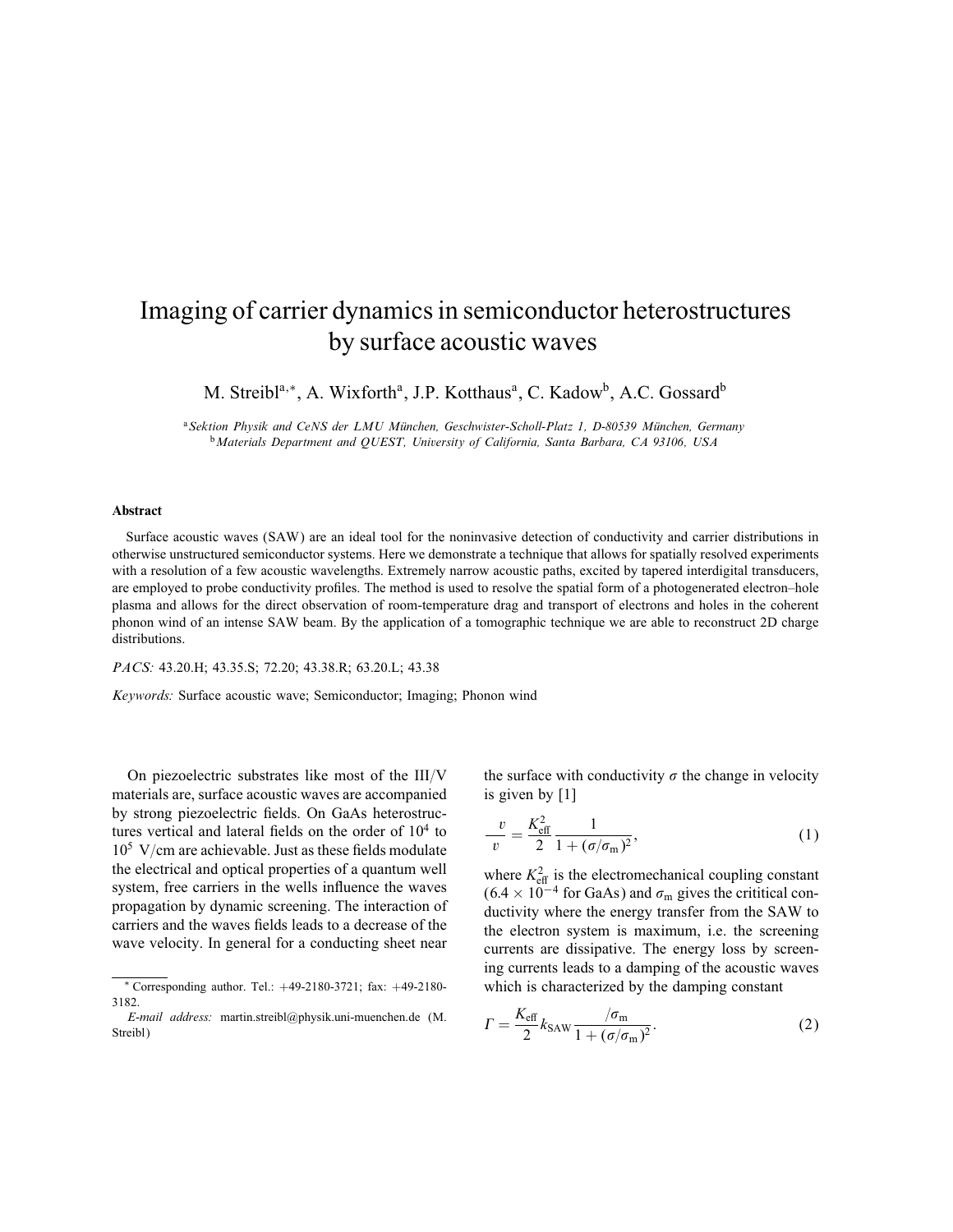The measurement of the SAW intensity and the propagation velocity, respectively, provides a simple and extremely sensitive method for the determination of the dynamic conductivity  $\sigma(\omega, k)$  of carriers in a semiconductor structure. It has been extensively used for the investigation of properties of a two-dimensional electron system in the quantum Hall regime [2] and in the fractional quantum Hall regime [3] where it played an important role in the experimental verification of the composite fermion picture.

In this paper we present a modification of the SAW scanning of charge distributions by introducing an additional spatial resolution of a few acoustic wavelengths, i.e. usually a few micrometers. Its high sensitivity even at room temperature enables us to study the shape and dynamics of photogenerated carrier profiles in detail.

Surface acoustic waves are usually generated by interdigitated transducers(IDT). When a high-frequency voltage signal is applied to the interdigitated gate structure on the semiconductors surface the piezoelectric crystal is periodically deformed. The propagating deformations superpose constructively if the resonance condition  $df_0 = v_{SAW}$  is met, where  $f_0$  is the resonance frequency,  $d$  is the periodicity of the IDT and  $v_{SAW}$  is the speed of sound. On the weakly piezoelectric GaAs many transducer periods are necessary to achieve high SAW amplitudes. However an increased number of periods simultaneously reduces the bandwidth of the IDTs resonance which is expressed by

$$
P_{\text{SAW}} \propto N^2 \frac{\sin^2 f'}{f'^2},\tag{3}
$$

where  $P_{SAW}$  is the acoustic power,  $f' = N\pi(f$  $f_0$ )/ $f_0$  and N is the number of transducer periods. Typical values in our experiments are  $N = 100$  and  $f_0 = 1$  GHz so the bandpass  $\Delta f$  is approximately  $f_0 = f_0/N = 10$  MHz. In fact, because of internal reflections of the SAW within the transducer the effective bandpass is reduced even more to only a few MHz. Our experiments are based on this high selectivity in frequency space. When the periodicity of the transducer is varied linearly on its length as shown in Fig. 1 also the resonance condition is spatially modulated. This leads to a correlation between the frequency  $f$  of the applied voltage signal and the



Fig. 1. SAW transmission of tapered IDTs with variation of the transducer periodicity of 5% and 10%. The usually sharp transmission is broadend to a bandpass of 28 and 64 MHz, respectively. The upper half indicates the correspondence between a point in frequency space and the origin of the SAW beam in real space.

position in the transducer where resonance occurs and the SAW is launched.

The so-called tapered IDTs enable us to adjust the vertical position of the SAW beam by varying  $f$ . Moreover the fan shape of the transducer results in a band-spread of the sharp transmission corresponding to the relative variation  $t = \Delta d/d$  of the IDT period. Fig. 1 shows the resulting bandpasses for  $N = 100$  and tapering factors of  $t = 5\%$  and 10%, respectively. The upper panel indicates the correspondence between frequency space and real space. Each point of the bandpass corresponds to a single point of resonance in the IDT, where the narrow SAW beam is launched. The width of the beam is approximately  $w = L/Nt$  where L is the IDT aperture. For our 560 MHz IDT with  $t =$ 10% and aperture  $L = 400 \mu m$  we expect  $w = 40 \mu m$ . In fact most of the SAWs energy is found within a much smaller core region. In X-ray topography experiments at the ESRF in Grenoble as described by Sauer et al. [4] the generation of such an adjustable narrow SAW beam could directly be confirmed. Like a radar beam the narrow SAW path can be used to scan the charge distribution between the two IDTs. This is economically done by a network analyzer which auto-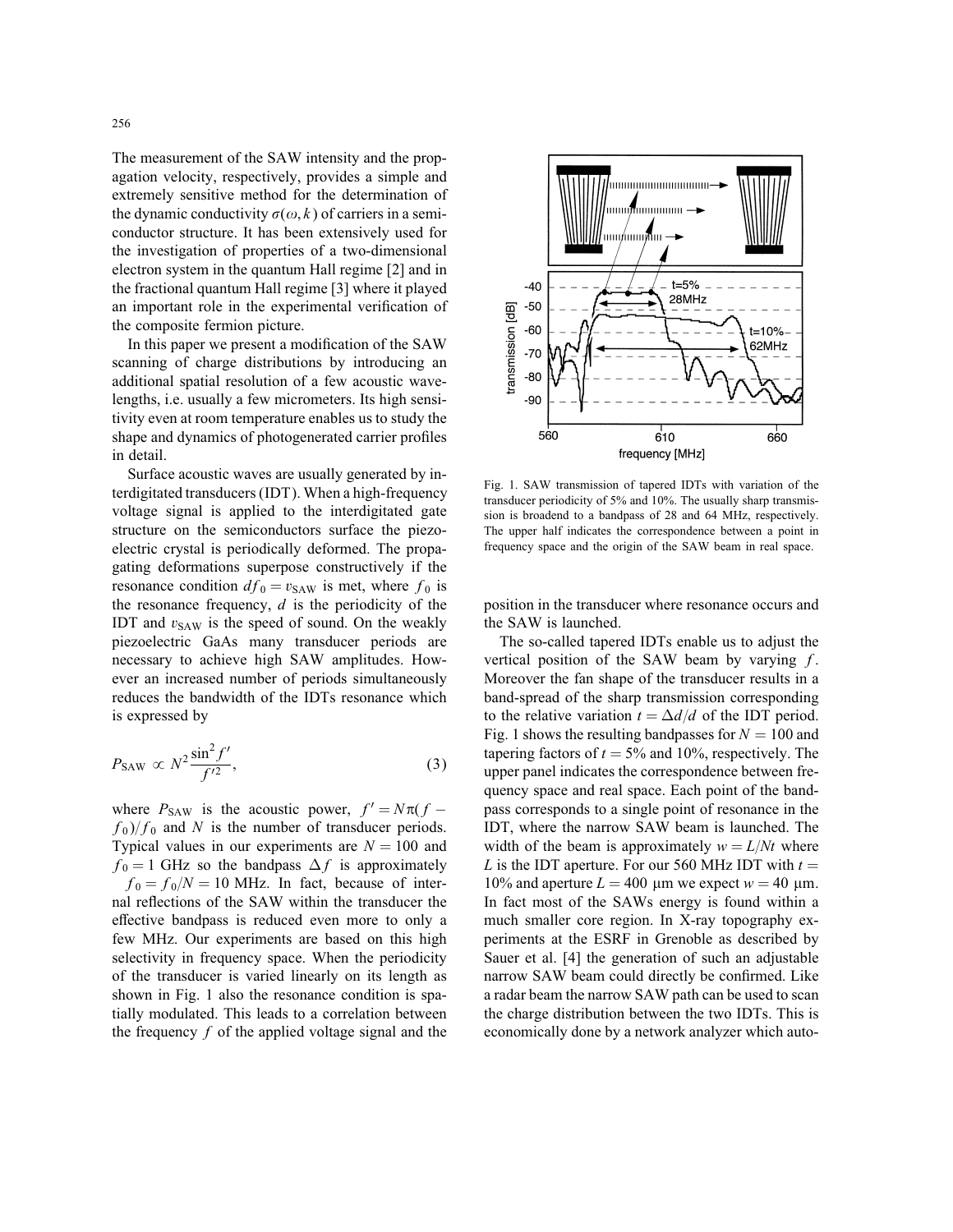

Fig. 2. Phase shift signal induced by a photogenerated electron–hole plasma within the SAW path. The different traces correspond to different positions of the laser spot on the sample.

matically does the frequency sweep and records phase and amplitude of the transmitted SAW.

The simplest object to test the imaging technique is an electron–hole plasma (EHP) generated by a  $\mu$ m laser spot. In our experiments we used a Ti-sapphire laser to excite carriers selectively only in the quantum wells of an InGaAs heterostructure midway between the IDTs. Typical laser intensities were  $100 \mu W$ . The IDTs were fabricated by e-beam lithography and had an electrical period of  $d = 4 \mu m$  and a center frequency of 750 MHz corresponding to a SAW velocity  $v_{\text{SAW}} = 2865 \text{ m/s}$  for GaAs.

We measured the phase shift of the transmitted acoustic wave as a function of the exciting frequency as shown in Fig. 2. Different traces for different laser spot positions were taken. A maximum phase shift is observed at the frequency where the scanning SAW beam hits the core of the EHP. To evaluate the data we calculate the expected shape of the phase shift signal. For simplicity, a Gaussian conductivity profile  $(x, y) = \sigma_0 \sigma_m \exp(-(x^2 + y^2)/r^2)$  for the EHP is assumed. The constant  $\sigma_0$  here gives the peak conductivity in units of the critical conductivity  $\sigma_{\rm m}$ . From the reduction of SAW velocity given by Eq. (1) the phase shift is calculated and integrated along each acoustic path crossing the Gaussian distribution. Numerical fitting of the theory trace to the data nicely reproduces the shape of the peaks and allows for the extraction of the width  $r$  and the maximum conductivity  $\sigma$  of the EHP. For the phase shift measurements in Fig. 2 we get a width of  $r = 66 \mu m$  and  $\sigma = 1.46 \sigma_m$ . What width would be expected? The diffusive ex-

pansion of the EHP is described by  $r^2(t) = r_0^2 + 4Dt$ where  $D$  is the diffusion constant and  $r_0$  the initial radius. From electron–hole lifetime measurements on the same quantum well structure we know that the average lifetime is  $\tau = 20$  ns at room temperature. So we can estimate the diffusion constant to be  $D \approx$ 540 cm<sup>2</sup>/s.

A series of publications demonstrated that the dynamics of a EHP is at least at low tempertures governed by a phonon wind mechanism [5,6]. The thermalization of photoexcited carriers in the laser spot leads to a so-called phonon hot spot which emits ballistic phonons. Electrons and holes follow the phonon wind with the speed of sound so that the width of the charge distribution is determined by  $\tau v_s$ where  $v_s$  is the sound velocity.

Surface acoustic waves provide a coherent phonon wind and so demonstrate the interaction of carriers and phonons in its purest form. At sufficient amplitudes they can be used to capture and transport carriers in their traveling piezoelectric potential superlattice [7]. On hybrid systems, i.e. the combination of strong piezoelectic materials like  $LiNbO<sub>3</sub>$  with the excellent electronic properties of AlGaAs heterostructures the rending of a two-dimensional electron system into propagating stripes of carriers could be achieved with high efficiency by Rotter et al. [8]. The SAW imaging technique presented here can be applied for the direct observation of carrier localization in the SAWs propagating potential pattern. For this experiment a sample with an additional SAW path, orthogonal to the probing SAW path was fabricated. This second SAW beam was designed to provide high SAW amplitudes and in fact converted more than 10% of the electrical signal into acoustic power. Fig. 3 shows a typical measurement. The inset schematically depicts the two SAW paths. The vertical SAW beam provides the phonon wind to pump carriers away from the laser spot. The horizontal probing SAW beam generated by tapered IDTs measures the conductivity prole in and around the laser spot. Fig. 3 shows two scans of the EHP. The solid line was taken with and the broken line without orthogonal phonon wind, which yields two effects: First the reduction of the EHP density in the laser spot and a shift of the plasma core along with the phonon wind; Secondly a charge transport tail which indicates the effective trapping of carriers in the coherent phonon wind of the pump SAW beam.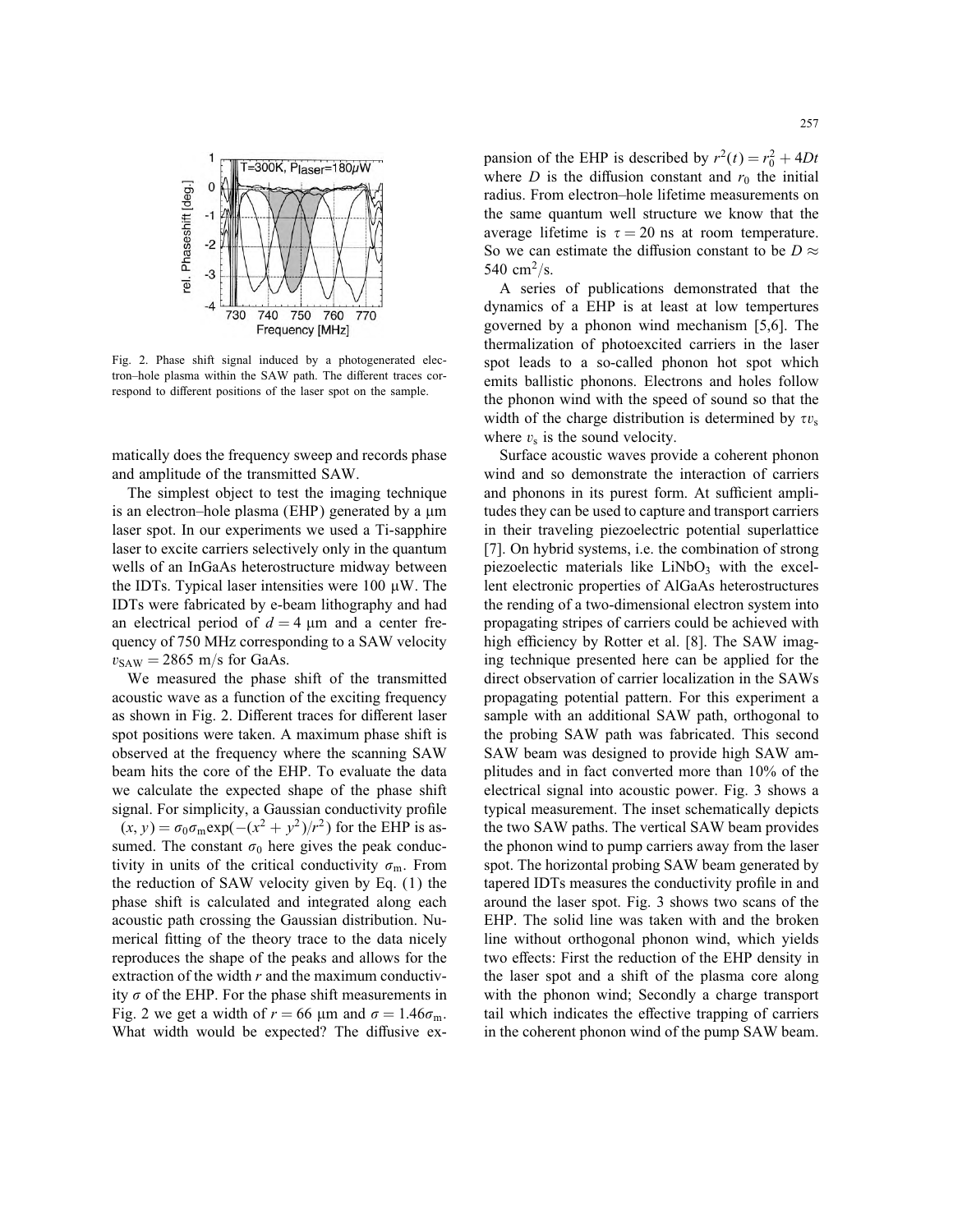

Fig. 3. Phase shift induced by a laserspot in the SAW path. The inset shows the experimental setup. The broken line is taken without and the solid line with an additional vertical pump SAW. Carrier drag of the EHP core and carrier trapping and transport in the coherent phonon wind of the intense pump beam is observed.

The captured electrons and holes are transported over macroscopic distances, on the order of millimeters as shown in the experiment.

In the core region of the EHP the piezoelectric elds of the pump SAW are dynamically screened. The residual fields are not sufficient for charge separation and trapping. However momentum is still transfered from the SAW to the EHP which results in the observed peak shift. In the transport regime electrons and holes find their respective potential minimum half a wavelength apart from each other, resulting in an effective suppression of their radiative decay. Compared to the experiments by Rocke et al. [7] the sensitivity of our method is high even at room temperature and allows for a direct comparison of the number of injected and transported carriers. Rocke et al. found a transport efficiency of about 20% at  $T = 4.2$  K. From the ratio of the conductivity within the EHP core and the transport tail we can extract an even higher transport efficiency of up to  $50\%$  at room temperature for our InGaAs quantum well system. When repeated for various SAW amplitudes and laser intensities the presented experiments outline the dependence of the transport efficiency on SAW amplitude and carrier density and provide guidelines for the application of charge conveyance in optoelectronic devices. A detailed discussion however is beyond the scope of this paper and will be given elsewhere [9].

Up to now we only concentrated on 1D scans of charge distributions. When complex 2D carrier proles should be scanned as might be interesting for imaging applications we can borrow basic principles of computer tomography to reconstruct 2D pictures



Fig. 4. (a) Scans of the charge distribution induced by the optical projection of a double slit aperture at various angles; (b) Reconstruction of the 2D charge distribution by standard tomography backprojection techniques.

from a series of 1D scans. In our case this would mean to roentgenize a 2D charge profile by probing SAW beams from various angles. To keep the experiment simple, we went the other way round and rotated the 2D charge profile on a fixed SAW path. Experimentally this is achieved by exchanging the laser of our previous experiments by a white light source which projects a slide onto the sample. The slide defines the desired shape of the photogenerated EHP. The rotation of the charge distribution is achieved by rotating the slide. A 1D scan of the carrier profile is taken at angles between  $0^{\circ}$  and  $180^{\circ}$ . For the experiment in Fig. 4 the picture of a double slit aperture was projected and rotated on the SAW path.

Fig. 4a shows scans for various angles. Using standard tomography backprojection techniques [10] we reconstructed the 2D charge distribution as shown in Fig. 4b and find the shape of the double slit aperture well reproduced. From the sharpness of the edges we get a spatial resolution of about 20  $\mu$ m. Future work will be concentrated on the improvement of the spatial resolution and sensitivity. Moving to higher frequencies, i.e. shorter SAW wavelengths will improve both. Extremely high sensitivities can be achieved when hybrid materials are used and conventional semiconductor systems are combined with strong piezoelectric substrates.

To conclude, we demonstrated the imaging of carrier density profiles by surface acoustic waves with a resolution of a few acoustic wavelengths. Extremely narrow SAW paths were excited by tapered transducers and used to scan photogenerated charge distributions. The drag and transport of electrons and holes by